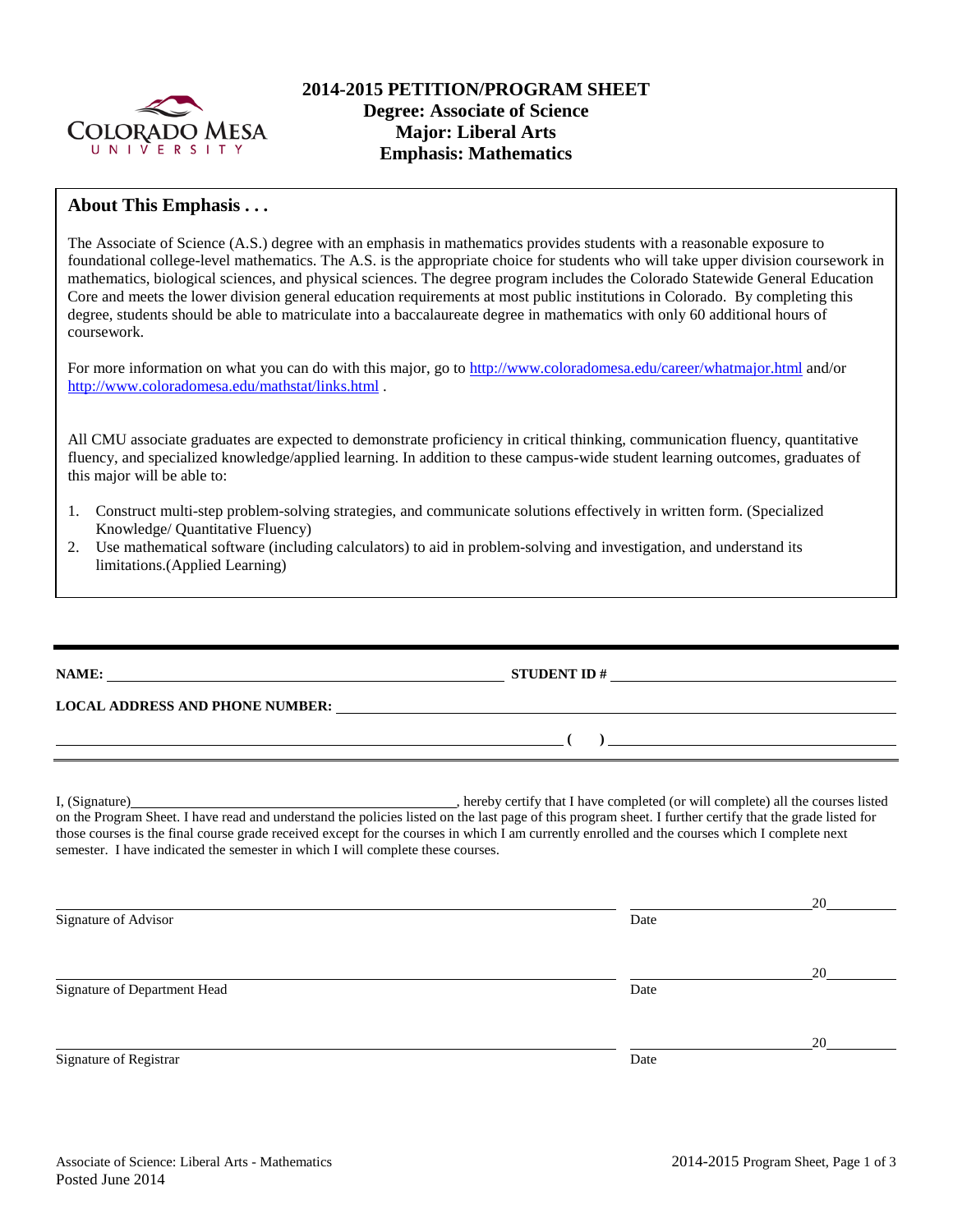## **Students should work closely with a faculty advisor when selecting and scheduling courses prior to registration.**

Degree Requirements:

- 60 semester hours total ( A minimum of 16 taken at CMU in no fewer than two semesters)
- Pre-collegiate courses (usually numbered below 100) cannot be used for graduation.
- 2.50 cumulative GPA or higher in all CMU coursework
- No more than one "D" may be used in the Mathematics area of emphasis and a grade point average of 2.5 or higher must be maintained for all coursework toward the major content area.
- A grade of "C" or higher must be earned in all general education courses in order to be accepted for the transfer under the Core Transfer Agreements.
- A student must follow the CMU graduation requirements either from 1) the program sheet for the major in effect at the time the student officially declares a major; or 2) a program sheet for the major approved for a year subsequent to the year during which th student officially declares the major and is approved for the stude by the department head. Because a program may have requirement specific to the degree, the student should check with the faculty advisor for additional criteria. It is the student's responsibility to be aware of, and follow, all requirements for the degree being pursued. Any exceptions or substitutions must be approved by the student's faculty advisor and Department Head.
- When filling out the program sheet a course can be used only onc
- See the "Undergraduate Graduation Requirements" in the catalog for additional graduation information.

**GENERAL EDUCATION REQUIREMENTS** (31 semester hours) See the current catalog for a list of courses that fulfill the requirements below. If a course is on the general education list of options and a requirement for your major, you must use it to fulfill the major requirement and make a different selection within the general education requirement.

Course No Title Sem.hrs Grade Term **English** (6 semester hours, must receive a grade of "C" or better and must be completed by the time the student has 60 semester hours.) ENGL 111  $\overline{\text{F}}$ nglish Composition

| EINUL 111 Eilgilsii Composition     |  |  |
|-------------------------------------|--|--|
| <b>ENGL 112 English Composition</b> |  |  |
|                                     |  |  |

**Math:** MATH (3 semester hours, must receive a grade of "C" or better, must be completed by the time the student has 60 semester hours.) MATH 119 Precalculus Mathematics

**OR** 5\* \_\_\_\_ \_\_\_\_

MATH 151 Calculus I

\*3 credits apply to the General Ed requirements and 2 credits apply to elective credit

\_\_\_\_\_\_ \_\_\_\_ \_\_\_\_\_\_\_\_\_\_\_\_\_\_\_\_\_\_\_\_\_\_\_\_ \_\_\_\_ \_\_\_\_\_ \_\_\_\_\_\_\_\_ \_\_\_\_\_\_ \_\_\_\_ \_\_\_\_\_\_\_\_\_\_\_\_\_\_\_\_\_\_\_\_\_\_\_\_ \_\_\_\_ \_\_\_\_\_ \_\_\_\_\_\_\_\_

**Social and Behavioral Sciences** (6 semester hours)

|                                                                       |                                                                                                                                                                                      |                          | Sem.hrs Grade Term |
|-----------------------------------------------------------------------|--------------------------------------------------------------------------------------------------------------------------------------------------------------------------------------|--------------------------|--------------------|
|                                                                       | <b>Humanities</b> (3 semester hours)                                                                                                                                                 |                          |                    |
|                                                                       | Natural Sciences (7 semester hours, one course must include a lab)                                                                                                                   |                          |                    |
|                                                                       |                                                                                                                                                                                      |                          |                    |
| <b>HIST</b>                                                           | <b>History</b> (3 semester hours)<br><u> 1999 - Jan Barnett, fransk politiker (</u>                                                                                                  |                          |                    |
|                                                                       | Fine Arts (3 semester hours)                                                                                                                                                         |                          |                    |
|                                                                       | <b>OTHER LOWER DIVISION REQUIRMENTS</b> (5 semester hours)                                                                                                                           |                          |                    |
|                                                                       | Kinesiology (2 semester hours)                                                                                                                                                       |                          |                    |
|                                                                       | KINE 100 Health and Wellness                                                                                                                                                         | 1<br>$\mathbf{1}$        |                    |
|                                                                       |                                                                                                                                                                                      |                          |                    |
|                                                                       |                                                                                                                                                                                      |                          |                    |
|                                                                       | Applied Studies (3 semester hours)                                                                                                                                                   |                          |                    |
| (15-21 semester hours)<br><b>Core Classes</b><br>MATH 151* Calculus I | <b>MATHEMATICS EMPHASIS REQUIREMENTS</b><br>MATH 253 Calculus III                                                                                                                    | 5<br>5<br>$\overline{4}$ |                    |
| MATH 152 Calculus II                                                  | MATH 260 Differential Equations                                                                                                                                                      |                          |                    |
| MATH 236                                                              | <b>OR</b><br>Differential Equations and                                                                                                                                              |                          |                    |
| STAT 200                                                              | Linear Algebra<br>Probability and Statistics                                                                                                                                         | 3                        |                    |
|                                                                       | *If MATH 151 is used to satisfy the Mathematics General Education                                                                                                                    |                          |                    |
|                                                                       | Requirement, only 15 semester hours are required for the emphasis.                                                                                                                   |                          |                    |
|                                                                       | Electives (3-9 Semester Hours) Any college level undergraduate<br>courses. Recommended: MATH 240 Introduction to Advanced<br>Mathematics or CSCI 111 Computer Science 1-Foundations. |                          |                    |
| <b>OR</b>                                                             | *MATH 119 Precalculus Mathematics                                                                                                                                                    | 2                        |                    |